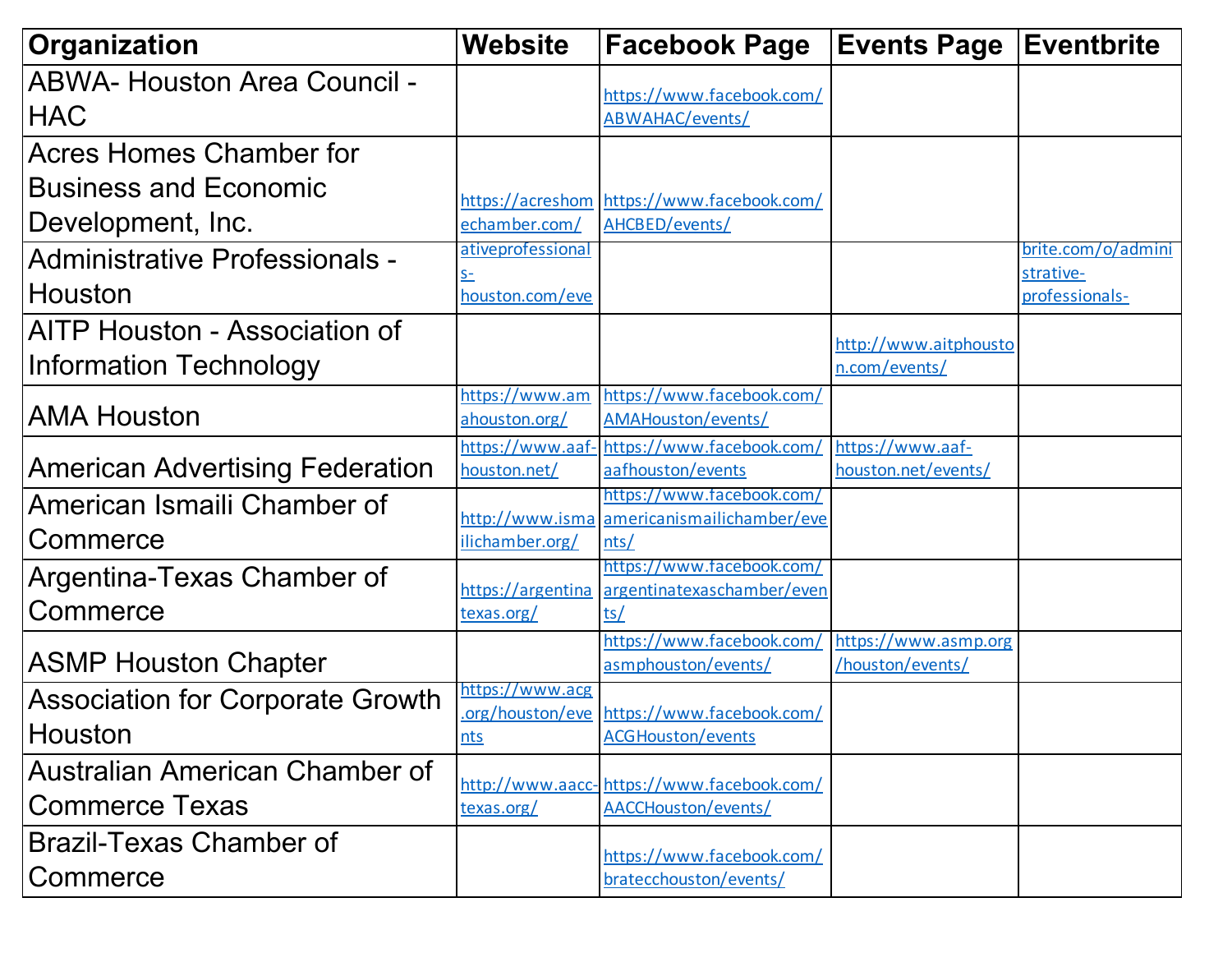| <b>Buffalo Bayou Partnership</b> |                                       |                                            | g/calendar/          |                                         |
|----------------------------------|---------------------------------------|--------------------------------------------|----------------------|-----------------------------------------|
|                                  | https://canada-                       |                                            |                      | brite.com/o/canada-                     |
| Canada-Texas Chamber of          | texas.com/houst                       |                                            | https://canada-      | texas-chamber-of-                       |
| Commerce                         | on/                                   |                                            | texas.com/events/    | commerce-                               |
| <b>CASA Child Advocates of</b>   | https://casaspea                      |                                            |                      | brite.com/o/casa-                       |
|                                  | ks4kids.com/even                      |                                            |                      | child-advocates-of-                     |
| <b>Montgomery County</b>         | ts/                                   |                                            |                      | montgomery-county-                      |
| <b>CFA Society of Houston</b>    | society.org/houst<br>on/              |                                            |                      | brite.com/o/cfa-<br>society-of-houston- |
|                                  |                                       |                                            |                      |                                         |
| <b>China General Chamber of</b>  |                                       | https://www.facebook.com/                  |                      |                                         |
| Commerce - Houston               |                                       | CGCCUSA.Houston/events/                    |                      |                                         |
| Clear Lake Area Chamber of       |                                       |                                            |                      |                                         |
|                                  |                                       | http://www.clear https://www.facebook.com/ |                      |                                         |
| Commerce                         | lakearea.com/                         | clacctx/events/                            |                      |                                         |
| Clear Lake Area Chamber of       | https://6599.toas<br>tmastersclubs.or | https://www.facebook.com/                  |                      |                                         |
| <b>Commerce Toastmasters</b>     | g                                     | clacctoastmasters/events/                  |                      |                                         |
| Conroe/Lake Conroe Chamber of    |                                       |                                            |                      |                                         |
| Commerce                         | http://www.conr                       | https://www.facebook.com/                  |                      |                                         |
|                                  | oe.org/                               | CLCChamber/events/                         |                      |                                         |
| Crime Stoppers of Houston        |                                       |                                            | stoppers.org/events/ |                                         |
|                                  | http://houston.cu                     | https://www.facebook.com/                  |                      | brite.com/o/culture                     |
| CultureMap                       | lturemap.com/                         | culturemap/events/                         |                      | map-11896724182                         |
| Cy-Fair Houston Chamber of       | https://public.cyf<br>airchamber.com/ | https://www.facebook.com/                  |                      |                                         |
| Commerce                         | events/                               | CyFairChamber/events/                      |                      |                                         |
| Danish American Chamber of       |                                       |                                            |                      |                                         |
|                                  |                                       | https://www.facebook.com/                  |                      |                                         |
| <b>Commerce Southwest</b>        | http://www.DAC                        | profile.php?id=10006437897                 |                      |                                         |
| (DACCSW)                         | CSW.org/                              | 1751&sk=events                             |                      |                                         |
|                                  | overygreen.com/                       | DiscoveryGreenHouston/even                 |                      |                                         |
| <b>Discovery Green</b>           | ebevents                              | <u>ts</u>                                  |                      |                                         |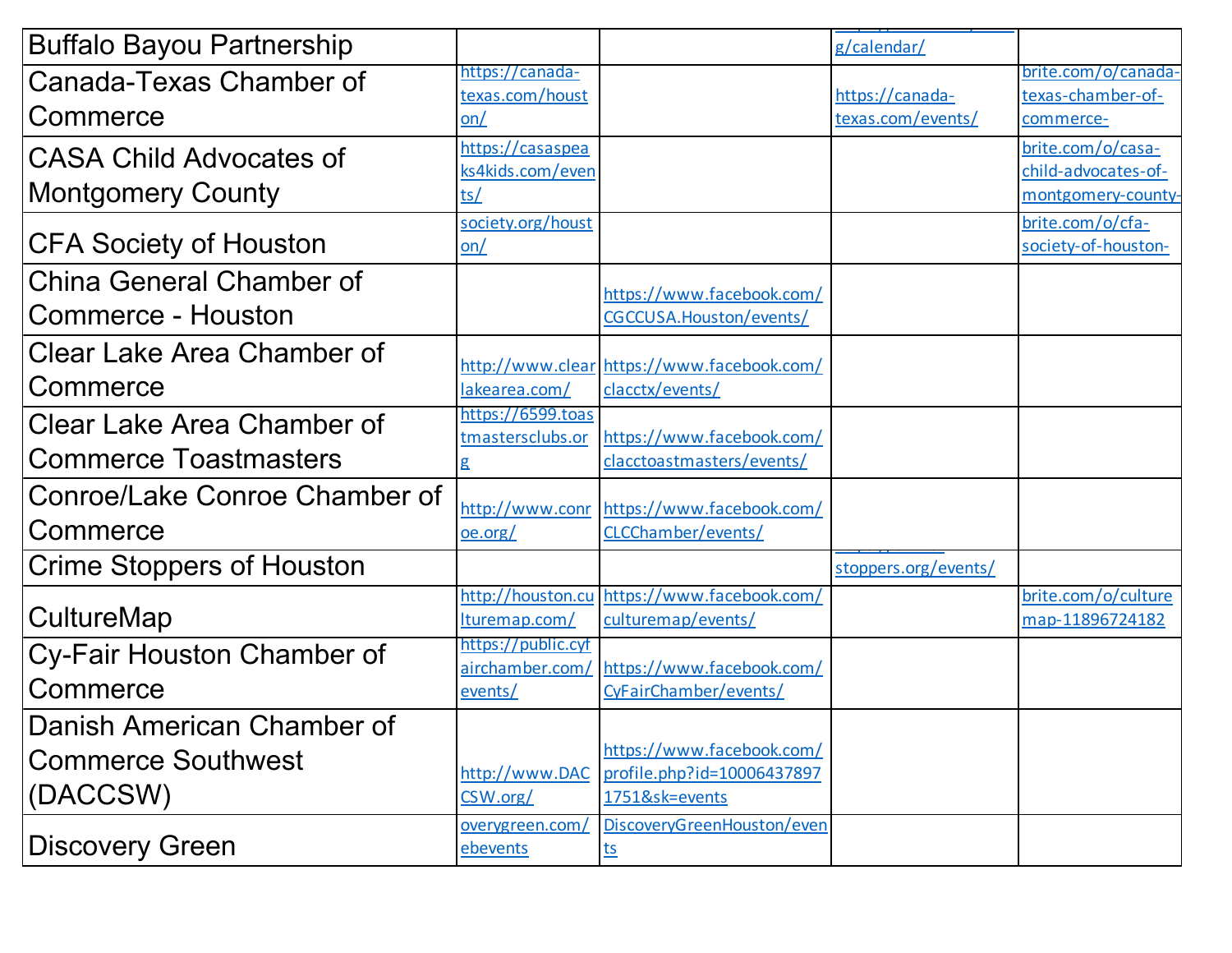| <b>Energy Industry Support</b>         | ndgasadmins.org   | https://www.facebook.com/                                             |               |                                            |
|----------------------------------------|-------------------|-----------------------------------------------------------------------|---------------|--------------------------------------------|
|                                        | /eisi/eisi-       | energyindustrysupport/event                                           |               |                                            |
| International                          | upcoming-         |                                                                       |               |                                            |
| <b>Federation of Houston</b>           |                   | https://www.facebook.com/ http://www.fhpw.org/                        |               |                                            |
| <b>Professional Women</b>              |                   | fhpw1                                                                 | events/       |                                            |
| Filipino American Chamber of           |                   | https://www.facebook.com/                                             |               |                                            |
| <b>Commerce Greater Houston</b>        |                   | faccgh/events/                                                        |               |                                            |
| Finnish American Chamber of            |                   | Finnish-American-Chamber-                                             |               |                                            |
|                                        | https://www.fac   | of-Commerce-Houston-                                                  |               |                                            |
| <b>Commerce - Houston</b>              | c-houston.com/    | 2538699426252763/events/                                              |               |                                            |
| <b>Founder Institute Houston</b>       |                   |                                                                       |               | brite.com/o/founde<br>r-institute-houston- |
|                                        |                   | https://www.facebook.com/                                             |               |                                            |
| <b>French American Chamber of</b>      |                   | FrenchAmericanChamberofC                                              |               |                                            |
| <b>Commerce - Texas</b>                |                   | ommerceHouston/events/                                                |               |                                            |
|                                        | ghba.org/eventc   | https://www.facebook.com/                                             |               |                                            |
| <b>GHBA Houston</b>                    | alendar           | GreaterHoustonBA/events/                                              |               |                                            |
| Greater Heights Area Chamber of        |                   | https://www.facebook.com/                                             |               |                                            |
| Commerce                               |                   | GreaterHeightsAreaChamber https://heightschambe<br>ofCommerce/events/ | r.org/events/ |                                            |
|                                        | staurant.org/grea | https://www.facebook.com/                                             |               |                                            |
| <b>Greater Houston Chapter - Texas</b> | terhouston-       | GreaterHoustonChapterTRA/                                             |               |                                            |
| <b>Restaurant Association</b>          | chapter           | events/                                                               |               |                                            |
| <b>Greater Houston Disability</b>      |                   | https://www.facebook.com/                                             |               |                                            |
| <b>Chamber of Commerce</b>             |                   | GHDCC2017/events/                                                     |               |                                            |
|                                        |                   | https://www.hou GreaterHoustonPartnership/                            |               |                                            |
| <b>Greater Houston Partnership</b>     | ston.org/events   | events/                                                               |               |                                            |
| <b>Greater Houston Women's</b>         | https://business. |                                                                       |               |                                            |
| <b>Chamber of Commerce</b>             | /calendar/        | ghwcc.org/events https://www.facebook.com/<br>GHWCC/events/           |               |                                            |
|                                        | https://members   | https://www.facebook.com/                                             |               |                                            |
| <b>Greater Northeast Houston</b>       | houstonnwcham     | GreaterNEHoustonChamber/                                              |               |                                            |
| <b>Chamber of Commerce</b>             | ber.org/events    | events/                                                               |               |                                            |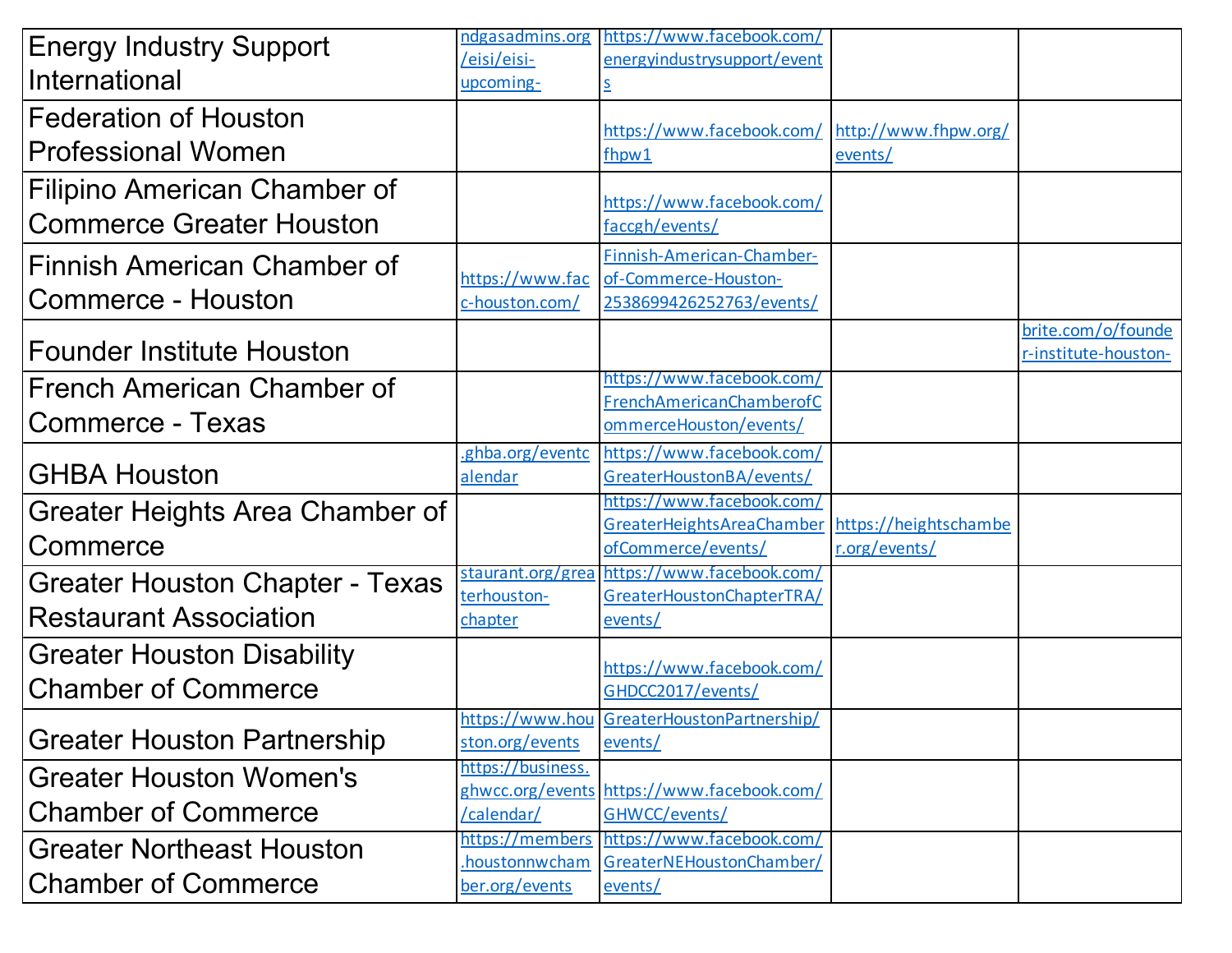| Greater Northside Chamber of             | hsidechamber.or  | https://www.facebook.com/                    |                                           |                                           |
|------------------------------------------|------------------|----------------------------------------------|-------------------------------------------|-------------------------------------------|
|                                          |                  | g/events/chambe NorthsideChamberHouston/e    |                                           |                                           |
| Commerce                                 | r-events         | vents/                                       |                                           |                                           |
| <b>Habitat for Humanity Northwest</b>    |                  |                                              |                                           | brite.com/o/habitat-                      |
|                                          |                  |                                              |                                           | for-humanity-                             |
| <b>Harris County</b>                     |                  |                                              |                                           | northwest-harris-                         |
| HAR.com                                  |                  | HARFans/events/                              |                                           |                                           |
| Hotel & Lodging Association of           |                  |                                              |                                           |                                           |
| <b>Greater Houston</b>                   |                  |                                              | https://www.houstonh<br>otels.org/events/ |                                           |
|                                          | https://module.a |                                              |                                           |                                           |
| Houston Asian Chamber of                 | sianchamber-     | https://www.facebook.com/                    |                                           |                                           |
| Commerce                                 | hou.org/events/  | AsianChamberHou/events/                      |                                           |                                           |
| <b>Houston Association of Division</b>   |                  |                                              |                                           |                                           |
|                                          |                  |                                              | https://hadoa.org/even                    |                                           |
| <b>Order Analysts</b>                    |                  |                                              | ts/                                       |                                           |
|                                          | udubon.org/progr | https://www.facebook.com/                    |                                           |                                           |
| <b>Houston Audubon Society</b>           | ams/             | houstonaudubon/events                        |                                           |                                           |
|                                          |                  | urnals.com/houst houstonbusinessjournals/eve |                                           |                                           |
| <b>Houston Business Journal</b>          | $on$             | nts/                                         |                                           |                                           |
|                                          |                  | Houston-Civic-Arts-                          |                                           |                                           |
| <b>Houston Civic Arts Association</b>    |                  | Association-                                 |                                           |                                           |
|                                          |                  | pa/houston/searc https://www.facebook.com/   |                                           |                                           |
| <b>Houston CPA Society</b>               | h#/?search=Even  | TXCPAHouston/events/                         |                                           |                                           |
| <b>Houston Federation of Teachers</b>    |                  |                                              | https://hft2415.org/ev                    |                                           |
| (HFT)                                    |                  |                                              | ents/                                     |                                           |
|                                          |                  |                                              | oodbank.org/upcoming                      |                                           |
| <b>Houston Food Bank</b>                 |                  |                                              | events/                                   |                                           |
| <b>Houston Gem &amp; Mineral Society</b> |                  |                                              | dar/                                      |                                           |
|                                          |                  | https://www.facebook.com/                    |                                           |                                           |
| Houston Hispanic Chamber of              |                  | HoustonHispanicChamberofC                    |                                           | brite.com/o/housto<br>n-hispanic-chamber- |
| Commerce                                 |                  | ommerce/events/                              |                                           | of-commerce-hhcc-                         |
|                                          |                  |                                              |                                           |                                           |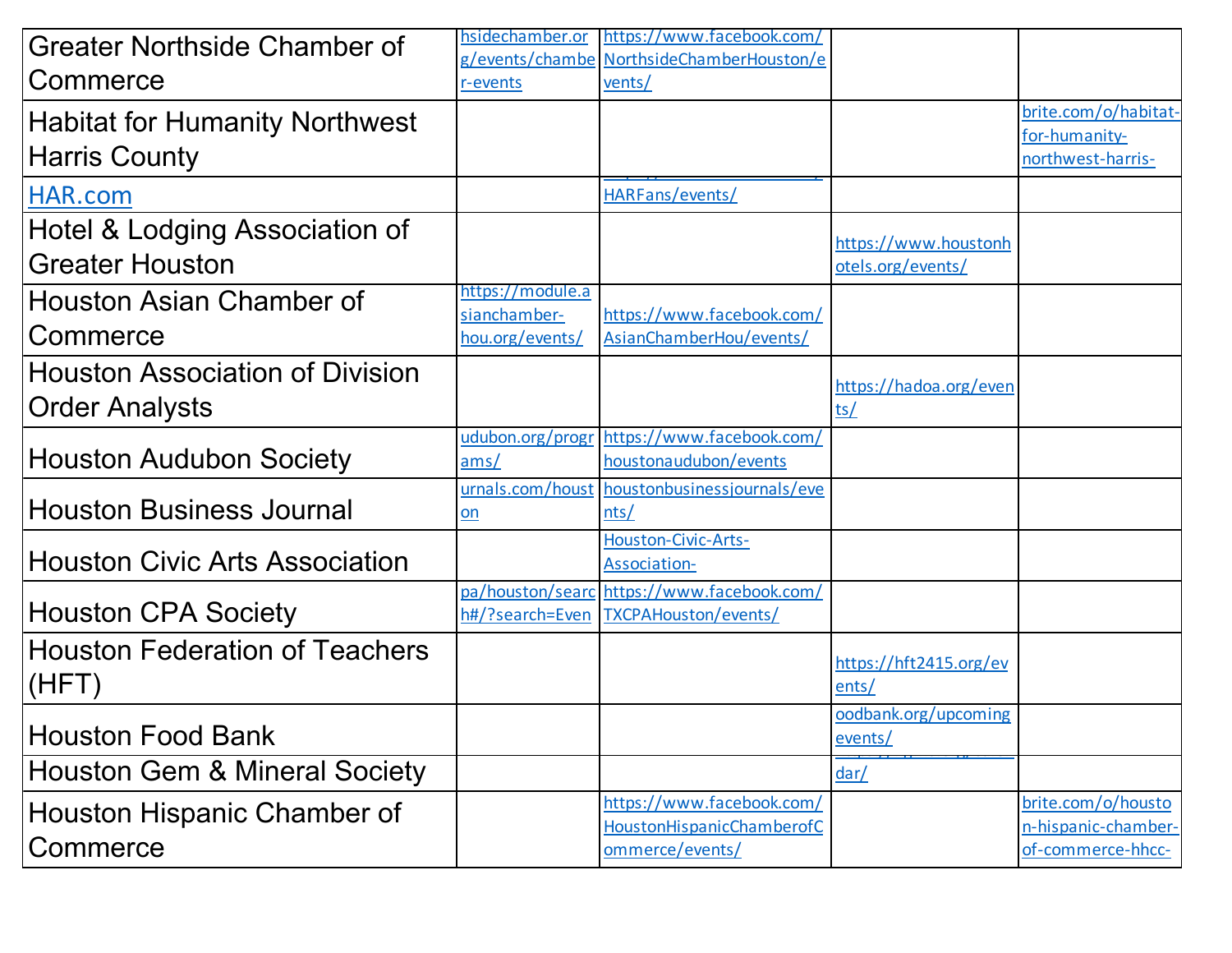| <b>Houston Interactive Marketing</b>   |                          | https://www.facebook.com/                          | https://houstonima.org |                                        |
|----------------------------------------|--------------------------|----------------------------------------------------|------------------------|----------------------------------------|
| Association                            |                          | houstonima/events/                                 | /events/               |                                        |
| Houston Jewish Chamber of              | http://houstonje         |                                                    |                        |                                        |
|                                        | wishchamber.org          | https://www.facebook.com/                          |                        |                                        |
| Commerce                               |                          | hjcoc/events/                                      |                        |                                        |
| Houston Metropolitan Chamber of        |                          | https://www.facebook.com/                          |                        |                                        |
| Commerce                               |                          | HoustonMetropolitanChambe                          |                        |                                        |
|                                        |                          | r/events/                                          |                        |                                        |
| <b>Houston PetSet</b>                  |                          | https://www.facebook.com/<br>houstonpetset/events/ |                        |                                        |
|                                        |                          |                                                    |                        |                                        |
| Houston Pro Chapter SPJ                | pjorg.wordpress.c<br>om/ | https://www.facebook.com/<br>HoustonSPJ/events/    |                        |                                        |
|                                        |                          | https://www.facebook.com/                          |                        |                                        |
| <b>Houston Professional Musicians'</b> |                          | HoustonProfessionalMusician                        |                        |                                        |
| Association                            |                          | sAssociation/events/                               |                        |                                        |
|                                        |                          | https://www.facebook.com/                          |                        |                                        |
| <b>Houston Regional Veterans</b>       |                          | HouVeteransChamber/events                          |                        |                                        |
| <b>Chamber of Commerce</b>             |                          |                                                    |                        |                                        |
| <b>Houston West Chamber of</b>         | https://business.        |                                                    |                        |                                        |
|                                        |                          | hwcoc.org/events https://www.facebook.com/         |                        |                                        |
| Commerce                               | calendar                 | HWCOC/events/                                      |                        |                                        |
|                                        |                          | https://www.facebook.com/                          |                        | brite.com/o/housto                     |
| <b>Houston Writers Guild</b>           |                          | <b>HoustonWritersGuild</b>                         |                        | n-writers-guild-                       |
| <b>Houston Young Lawyers</b>           |                          |                                                    |                        | brite.com/o/housto<br>n-young-lawyers- |
| Foundation                             |                          |                                                    |                        | foundation-                            |
|                                        |                          | https://www.facebook.com/                          |                        |                                        |
| Houston Zoo                            |                          | houstonzoo/events/                                 |                        |                                        |
|                                        |                          |                                                    |                        |                                        |
| Hungarian-American Chamber of          |                          | https://www.facebook.com/                          |                        |                                        |
| Commerce, Texas                        |                          | hacctx/events/                                     |                        |                                        |
| <b>HYLA - Houston Young Lawyers</b>    |                          | https://www.facebook.com/                          |                        |                                        |
|                                        |                          | houstonyounglawyersassocia                         |                        |                                        |
| Association                            |                          | tion/events/                                       |                        |                                        |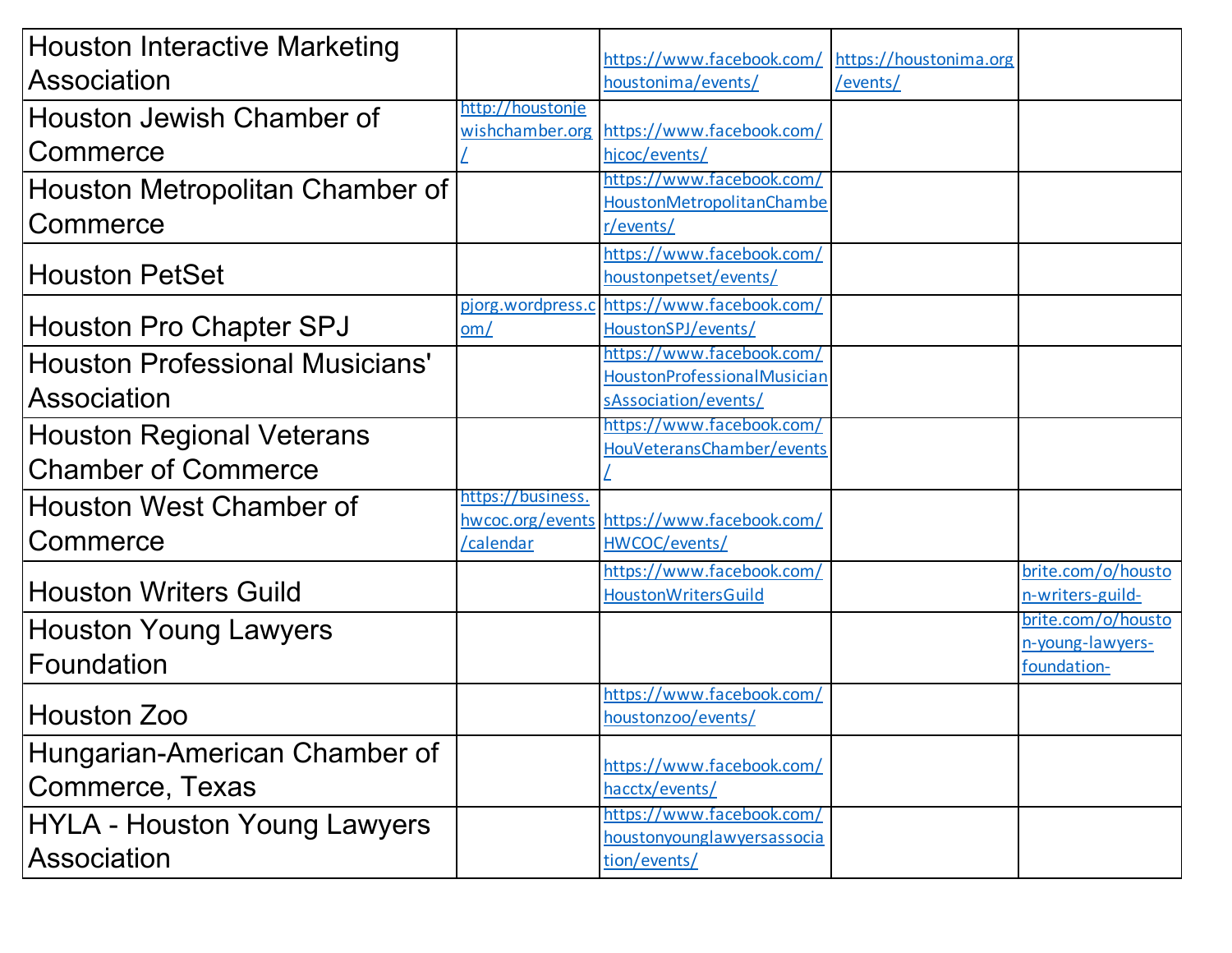|                                      |                   | on.com/meetingi https://www.facebook.com/I      |                         |                    |
|--------------------------------------|-------------------|-------------------------------------------------|-------------------------|--------------------|
| <b>IABC Houston</b>                  | nfo.php           | ABCHouston/events/                              |                         |                    |
| Independent Insurance Agents of      | https://www.iiah  |                                                 |                         |                    |
|                                      | .org/events/even  |                                                 |                         |                    |
| Houston                              | t list.asp        |                                                 |                         |                    |
| Indo American Chamber Of             |                   | https://www.facebook.com/I                      |                         |                    |
| <b>Commerce of Greater Houston</b>   |                   | ndoAmericanCC/events/                           |                         |                    |
|                                      | houston.org/all-  |                                                 |                         | brite.com/o/ism-   |
| Institute for Supply Managemen       | upcoming-         |                                                 |                         | houston-inc-       |
| <b>ISM-Houston</b>                   | events/#          |                                                 |                         | 7833571826         |
| Institute of Electrical and          |                   |                                                 |                         |                    |
| Electronics Engineers, Houston       |                   |                                                 | https://r5.ieee.org/hou |                    |
|                                      |                   |                                                 | ston/events/            |                    |
| Intercontinental Chamber of          |                   | https://houstonic https://www.facebook.com/     |                         |                    |
| Commerce                             | c.org/calendar    | HoustonICC/events/                              |                         |                    |
| Italy-America Chamber of             |                   |                                                 |                         |                    |
|                                      |                   | https://www.facebook.com/i                      |                         |                    |
| <b>Commerce of Texas</b>             |                   | acctexas/events/                                |                         |                    |
|                                      | https://business. |                                                 |                         |                    |
|                                      |                   | katychamber.com https://www.facebook.com/       |                         |                    |
| Katy Area Chamber of Commerce        | events/calendar   | katychamber/events<br>https://www.facebook.com/ |                         |                    |
| Katy Christian Chamber of            |                   | KatyChristianChamber/event                      |                         |                    |
| Commerce                             |                   |                                                 |                         |                    |
|                                      |                   | mahboardwalk.co https://www.facebook.com/       |                         |                    |
| <b>Kemah Boardwalk</b>               | m/events.asp#4    | KemahBoardwalk/events                           |                         |                    |
|                                      |                   |                                                 |                         | brite.com/o/kingwo |
| <b>Kingwood Business Women</b>       |                   |                                                 |                         | od-business-women- |
|                                      | https://naifahous |                                                 |                         | brite.com/o/naifa- |
| <b>NAIFA Houston</b>                 | ton.com/events/   |                                                 |                         | houston-           |
| <b>National Association of Women</b> | https://nawboho   |                                                 |                         |                    |
|                                      |                   | uston.org/meetin https://www.facebook.com/      |                         |                    |
| <b>Business Owners (NAWBO)</b>       | ginfo.php         | nawbohouston/events                             |                         |                    |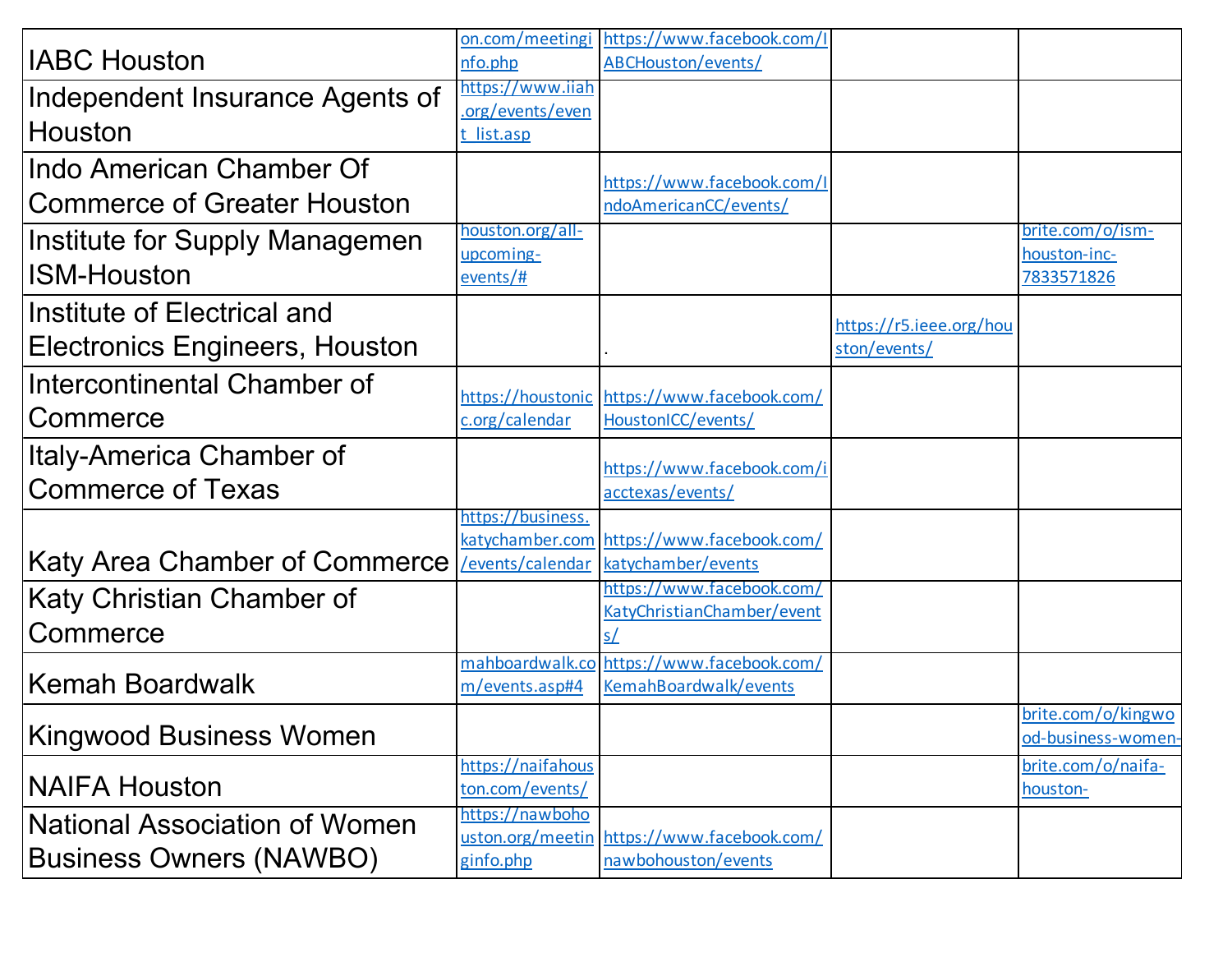| <b>National Business Development</b>                    |                  | https://www.facebook.com/                   |                                                                   |                                             |
|---------------------------------------------------------|------------------|---------------------------------------------|-------------------------------------------------------------------|---------------------------------------------|
| <b>Association - NBDA</b>                               |                  | NBDAHouston/events/                         |                                                                   |                                             |
| Native American Chamber of                              |                  | https://www.facebook.com/                   |                                                                   |                                             |
|                                                         |                  | NativeAmericanChamber/ev                    |                                                                   |                                             |
| Commerce                                                |                  | ents/                                       |                                                                   |                                             |
| North Channel Area Chamber of                           |                  | https://www.facebook.com/                   |                                                                   |                                             |
| Commerce                                                |                  | ncachamber/events/                          |                                                                   |                                             |
| Oil and Gas Global Network                              |                  |                                             |                                                                   | brite.com/o/oil-and-<br>gas-global-network- |
| <b>Pakistan Chamber of Commerce -</b><br><b>PCC USA</b> |                  | https://www.facebook.com/<br>pccusa/events/ |                                                                   |                                             |
|                                                         |                  | http://www.pape https://www.facebook.com/   |                                                                   |                                             |
| <b>PaperCity Houston</b>                                | rcitymag.com/    | PaperCityMag/events/                        |                                                                   |                                             |
|                                                         | http://www.lake  | https://www.facebook.com/                   |                                                                   |                                             |
| <b>Partnership Lake Houston</b>                         | houston.org/     | PartnershipLH/events/                       |                                                                   |                                             |
| <b>Philippine American Chamber of</b>                   |                  | http://www.pacc https://www.facebook.com/   |                                                                   |                                             |
| <b>Commerce of Texas</b>                                | texas.org/       | PACCTXState/events/                         |                                                                   |                                             |
|                                                         |                  | on.org/calendar.p https://www.facebook.com/ |                                                                   |                                             |
| <b>PRSA Houston</b>                                     | hp               | PRSAHouston/events/                         |                                                                   |                                             |
|                                                         |                  | wyeryards.com/e https://www.facebook.com/   |                                                                   |                                             |
| <b>Sawyer Yards</b>                                     | vents/calendar   | SawyerYards/events                          |                                                                   |                                             |
|                                                         |                  |                                             |                                                                   | brite.com/o/sesh-                           |
| <b>Sesh Coworking</b>                                   |                  |                                             |                                                                   | coworking-                                  |
| <b>Society of Certified Senior</b>                      |                  |                                             | https://www.csa.us/le   https://www.event<br>aders-network/texas- | brite.com/o/syed-                           |
| <b>Advisors (CSA)</b>                                   |                  |                                             | houston/                                                          | rizvi-36793613943                           |
|                                                         | https://spahoust | https://www.facebook.com/                   |                                                                   |                                             |
| <b>SPA Houston</b>                                      | on.org/events/   | spahouston/events                           |                                                                   |                                             |
|                                                         | https://stc-     | https://www.facebook.com/                   |                                                                   |                                             |
| <b>STC South-Central Texas</b>                          | socentx.org/     | STCHouston/events/                          |                                                                   |                                             |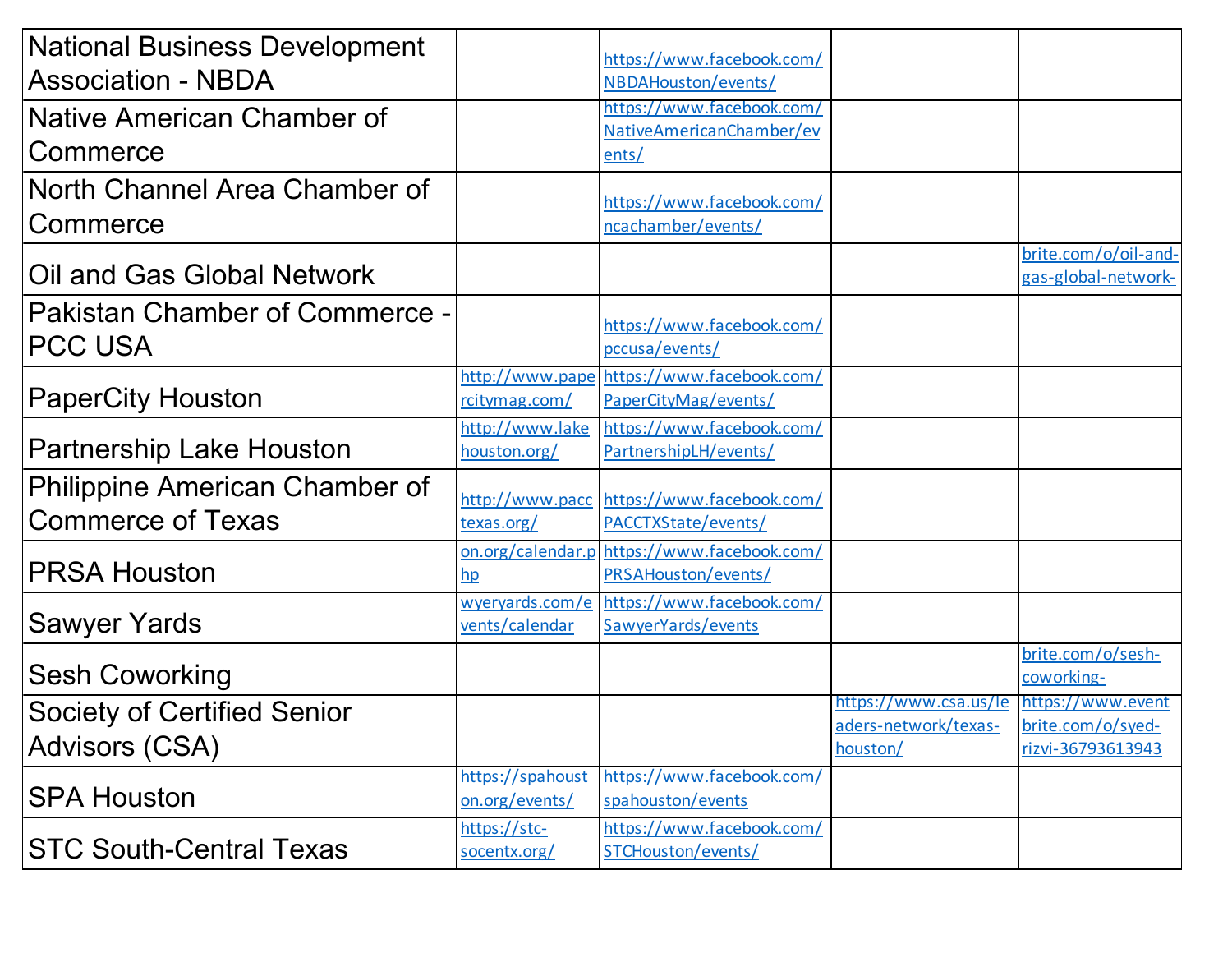| Swedish-American Chambers of                                      | https://sacctx.co                            | https://www.facebook.com/                                                                   |                                    |                                                      |
|-------------------------------------------------------------------|----------------------------------------------|---------------------------------------------------------------------------------------------|------------------------------------|------------------------------------------------------|
| <b>Commerce Texas</b>                                             | m/                                           | sacctexas/events/                                                                           |                                    |                                                      |
| Texas Kazakh-American<br><b>Chamber of Commerce</b>               |                                              | https://www.facebook.com/<br><b>TKACC/events</b>                                            |                                    |                                                      |
| <b>Texas Millennials Chamber Of</b><br>Commerce                   |                                              | Texas-Millennials-Chamber-<br>Of-Commerce-<br>289003304968077/events/                       |                                    |                                                      |
| <b>Texas Turkish American</b><br><b>Chamber of Commerce</b>       | urkic.org/                                   | Texas-Turkish-American-<br>https://ameriant Chamber-of-Commerce-<br>278881848844817/events/ |                                    |                                                      |
| The Caribbean Chamber of<br>Commerce                              |                                              | https://www.facebook.com/<br>TheCaribbeanChamberofCom<br>merceofTexas/events/               |                                    |                                                      |
| The Greater Northside Chamber<br>of Commerce                      |                                              | https://www.facebook.com/<br>NorthsideChamberHouston/e<br>vents/                            |                                    |                                                      |
| The Reveille Club of Houston                                      |                                              | https://www.facebook.com/<br>reveilleclub/events/                                           |                                    |                                                      |
| The Riot Comedy Show w/ Brian<br>Gendron                          | .com/                                        | https://theriothtx https://www.facebook.com/<br>theriothtx/events                           |                                    | brite.com/o/the-riot-<br>comedy-show-<br>29979960920 |
| The Serbian American Chamber<br>of Commerce of Houston<br>(SACCH) | https://sacch.org Houston-SACCH-             | The-Serbian-American-<br>Chamber-of-Commerce-of-<br>363128270383181/events/                 |                                    |                                                      |
| The U.S. Bilateral African<br><b>Chamber of Commerce</b>          |                                              | https://www.facebook.com/<br>theusbacc/events/                                              |                                    |                                                      |
| The Women's Finance Exchange                                      |                                              |                                                                                             | https://wfehouston.org<br>/events/ |                                                      |
| The Woodlands Area Chamber of<br>Commerce                         | odlandschamber.<br>org/events/catgi<br>d/106 | https://www.facebook.com/<br>TheWoodlandsAreaChamber<br>/events/                            |                                    |                                                      |